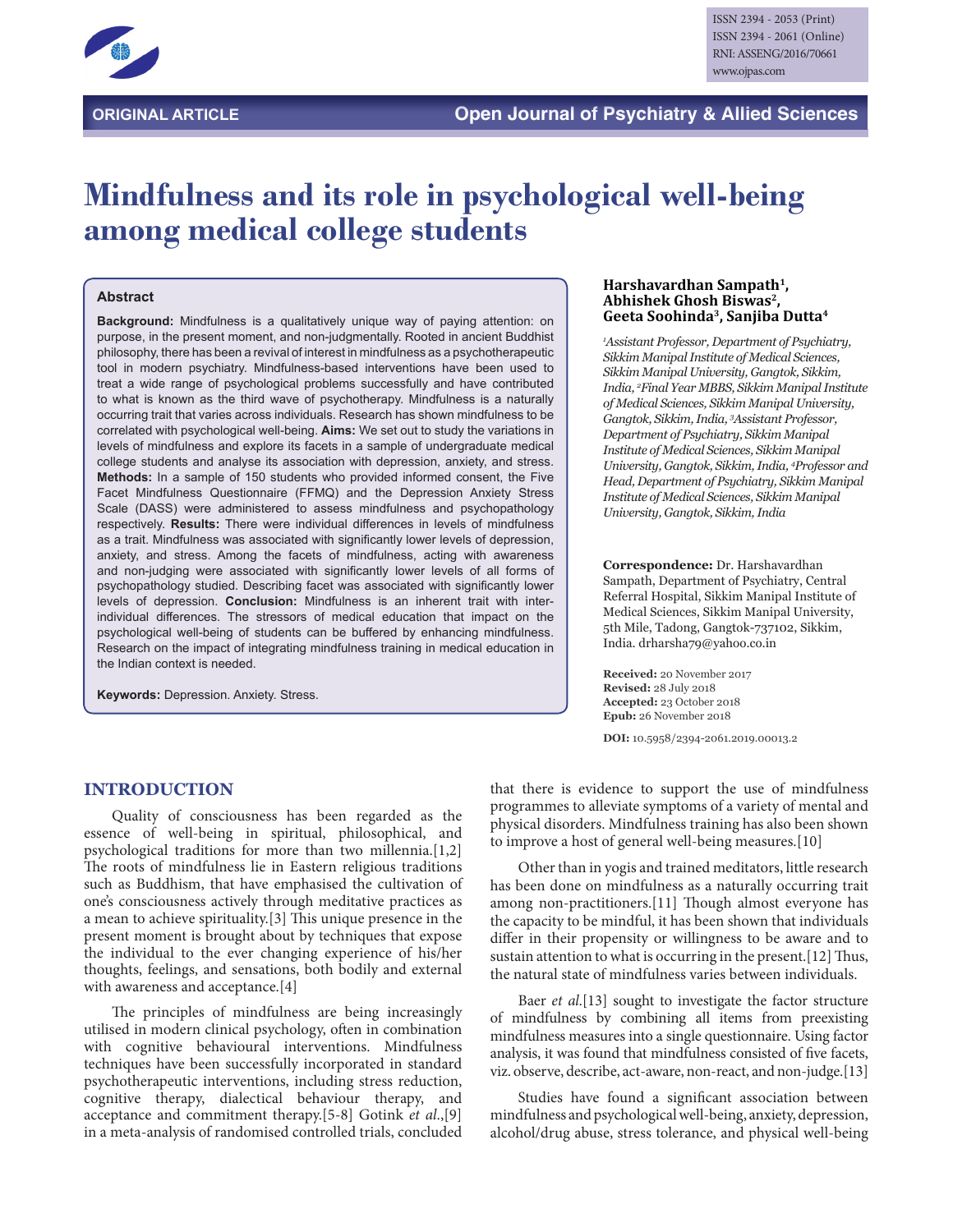among experienced mediators, general population, clinical (psychiatric) samples, patients with chronic illness, and terminally ill patients.[11,13,14] These studies have concluded that mindfulness as a quality is associated with optimal physical and psychological health.

There are very few studies on mindfulness among medical professionals despite being a profession at high risk of psychological stress. The extreme stress levels inherent in the profession begin during undergraduate years, well before a doctor achieves mastery over a chosen field of specialisation, putting students at risk for both physical and psychological problems. Potential consequences of stress on medical students' lives include alcohol/drug abuse, interpersonal relationship difficulties, depression, anxiety, and suicide which increase as students progress from first to final years of their training.[15,16] Stress in medical students adversely affects not only their personal well-being, but also their humanistic values leading to sub-optimal patient care. Studies on mindfulness-based stress reduction programmes for medical students have reported a reduction in anxiety, psychological distress, depression, fatigue, and an increase in empathy and vigour.[17,18]

The lack of Indian studies on mindfulness especially among the medical profession is striking as mindfulness has its roots in the Indian tradition. The present study is the first step in addressing this lacuna. The aims of this present study are to explore the levels of mindfulness among medical students and to assess the association between various facets of mindfulness and psychological well-being as measured by depression, anxiety, and stress levels.

## **MATERIALS AND METHODS**

A descriptive, cross-sectional, quantitative study design was chosen to address the objectives. The study was approved by the institutional ethics committee. All Bachelor of Medicine, Bachelor of Surgery (MBBS) students who provided written informed consent were part of the study. The following scales were administered:

## **Five Facet Mindfulness Questionnaire (FFMQ)**

The Five Facet Mindfulness Questionnaire (FFMQ) consists of 39 items, all measured on a Likert scale ranging from one (never or very rarely true) to five (very often or always true).[12] The five facets assessed are a) observe, b) describe, c) act with awareness, d) non-react, and e) non-judge. These five facets have been shown to possess good internal consistency (0.72–0.92) with samples of meditators and non-meditators.[13]

## **Depression Anxiety Stress Scales (DASS)**

The Depression Anxiety Stress Scales (DASS) is designed to assess the severity of core symptoms of depression, anxiety, and tension (or stress) over a period of time.[19] It consists of three subscales of seven items each, assessing the severity and frequency of distress. The scores on DASS can be converted into ordinal categories ranging from none to extremely severe based on standardised cut-off scores.[20]

Minitab® statistical package was used for statistical analyses.[21]

## **RESULTS**

One hundred and fifty students consented to participate in the study. None of the students had previous experience in formal mindfulness training or practices. The distribution of students in first, second, third, and final years of MBBS was 28.7%, 21.3%, 23.4%, and 26.6% respectively. Table 1 illustrates the distribution of mindfulness scores on FFMQ for the entire sample. Students scored highest on the acting with awareness (mean 3.35, standard deviation [SD] 0.63) and lowest on nonreactivity (mean 2.78, SD 0.61) dimensions respectively.

The mean scores of depression, anxiety, and stress subscales of DASS were 10.19 (SD 7.87), 11.15 (SD 6.98), and 13.19 (SD 6.55) respectively (Table 2). Spearman's correlation (non-parametric test for non-normal distribution) revealed overall mindfulness scores to be significantly negatively correlated with depression (rho=-0.42, p-value 0.000), anxiety (rho=-0.33, p-value 0.001), and stress (rho=-0.26, p-value 0.010) subscales of DASS (Table 3).

The association of dimensional facets of mindfulness with depression, anxiety, and stress was explored by ordinal logistic regression analysis using the cut-off scores of DASS subscales of depression, anxiety, and stress (none, mild,

**Table 1:** Distribution of FFMQ scores in the sample (n=150)

| N | <b>FFMQ facets</b>    | Mean scores* | <b>SD</b> |
|---|-----------------------|--------------|-----------|
|   | Observing             | 2.81         | 0.66      |
| 2 | Describing            | 3.12         | 0.68      |
| 3 | Acting with awareness | 3.35         | 0.63      |
| 4 | Non-judging           | 3.05         | 0.71      |
| 5 | Non-reactivity        | 2.78         | 0.61      |
| 6 | Total                 | 3.03         | 0.29      |

\*Mean scores were arrived by dividing the facet scores by the number of items in that facet FFMQ=The Five Facet Mindfulness Questionnaire, SD=Standard Deviation

**Table 2:** Distribution of DASS scores of the sample

| N | <b>DASS dimensions</b> | <b>Mean</b> | <b>SD</b> |
|---|------------------------|-------------|-----------|
|   | Depression             | 10.19       | 7.87      |
| 2 | Anxiety                | 11.15       | 6.98      |
| 3 | <b>Stress</b>          | 13.19       | 6.55      |

DASS=Depression Anxiety Stress Scale, SD=Standard Deviation

**Table 3:** Correlation between overall mindfulness and DASS subscale scores

| N | Variables Spearman's rho |               | <b>Overall</b><br>mindfulness<br>(total FFMQ<br>correlation |          |
|---|--------------------------|---------------|-------------------------------------------------------------|----------|
|   |                          |               |                                                             | p-value  |
|   | DASS subscale scores     | Depression    | $-0.42$                                                     | $0.000*$ |
| 2 |                          | Anxiety       | $-0.33$                                                     | $0.001*$ |
| 3 |                          | <b>Stress</b> | $-0.26$                                                     | $0.010*$ |

\*statistically significant DASS=Depression Anxiety Stress Scale, FFMQ=The Five Facet Mindfulness Questionnaire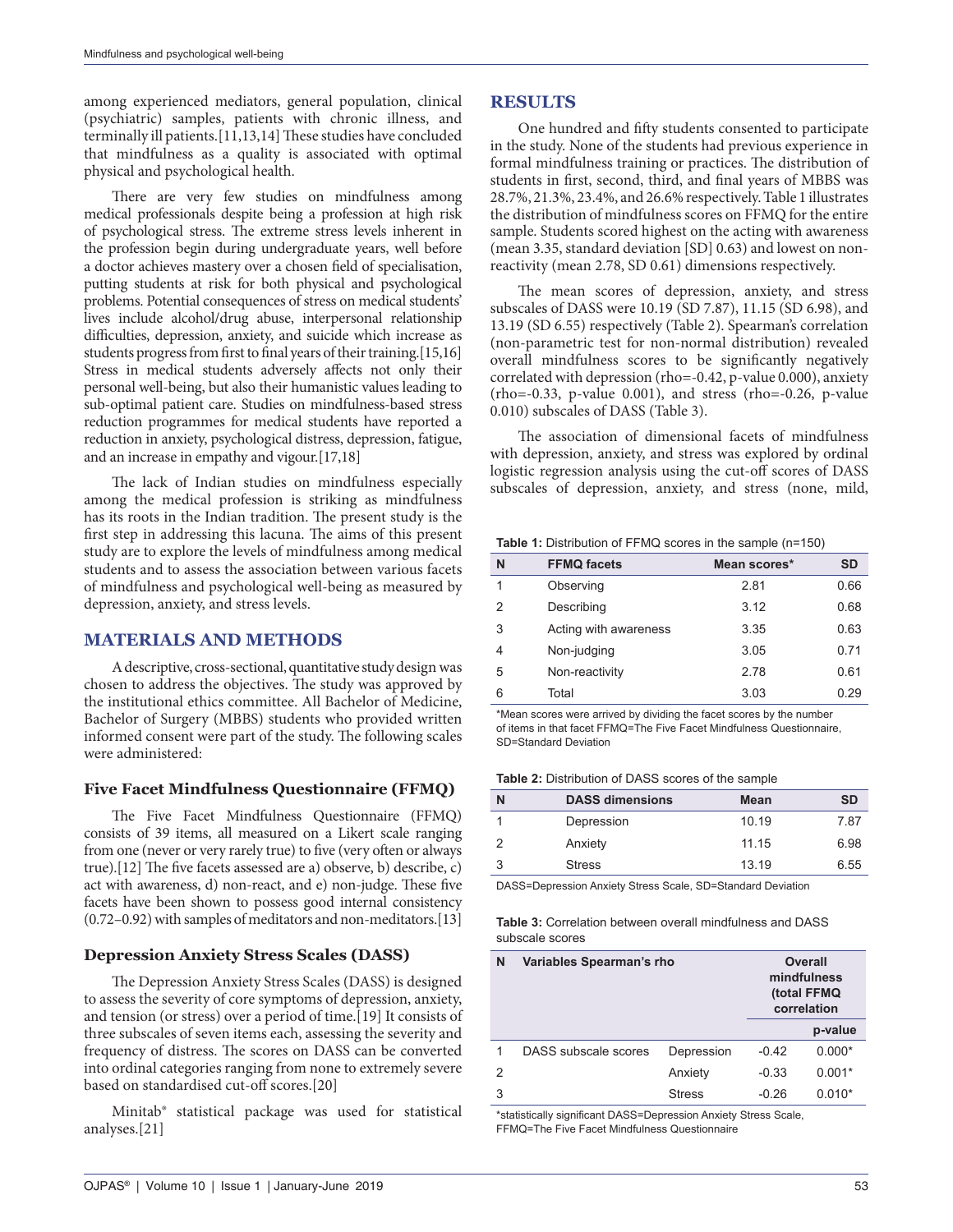**Table 4:** Ordinal logistic regression analysis of the association between depression subscale scores (DASS) and facets of mindfulness (FFMQ)

| N | <b>FFMQ</b>           | <b>OR</b> | 95% CI        | p-value  |
|---|-----------------------|-----------|---------------|----------|
| 1 | Observing             | 1 26      | $0.70 - 2.26$ | 0.449    |
| 2 | Describing            | 0.32      | 0.17-0.61     | $0.000*$ |
| 3 | Acting with awareness | 0.29      | $0.15 - 0.57$ | $0.000*$ |
| 4 | Non-judging           | 0.49      | $0.28 - 0.85$ | $0.014*$ |
| 5 | Non-reactivity        | 0.84      | $0.45 - 1.57$ | 0.595    |
| 6 | Overall mindfulness   | 0.04      | $0.01 - 0.19$ | $0.000*$ |

\*statistically significant DASS=Depression Anxiety Stress Scale, FFMQ=The Five Facet Mindfulness Questionnaire, OR=Odds Ratio, CI=Confidence Interval

**Table 5:** Ordinal logistic regression analysis of the association between anxiety subscale scores (DASS) and facets of mindfulness (FFMQ)

| N              | <b>FFMQ</b>           | <b>OR</b> | 95% CI        | p-value  |
|----------------|-----------------------|-----------|---------------|----------|
| 1              | Observing             | 1.80      | $1.02 - 3.18$ | $0.036*$ |
| 2              | Describing            | 0.64      | $0.37 - 1.10$ | 0.098    |
| 3              | Acting with awareness | 0.47      | $0.26 - 0.86$ | $0.011*$ |
| $\overline{4}$ | Non-judging           | 0.44      | $0.26 - 0.76$ | $0.004*$ |
| 5              | Non-reactivity        | 0.75      | $0.41 - 1.35$ | 0.35     |
| 6              | Overall mindfulness   | 0.29      | $0.06 - 0.73$ | $0.010*$ |

\*statistically significant DASS=Depression Anxiety Stress Scale, FFMQ=The Five Facet Mindfulness Questionnaire, OR=Odds Ratio, CI=Confidence Interval

**Table 6:** Ordinal logistic regression analysis of the association between stress subscale scores (DASS) and mindfulness facets (FFMQ)

| N              | <b>FFMQ</b>           | <b>OR</b> | 95% CI        | p-value  |
|----------------|-----------------------|-----------|---------------|----------|
| 1              | Observing             | 1.35      | 0 70-2 61     | 0.372    |
| $\overline{2}$ | Describing            | 0.78      | $0.41 - 1.49$ | 0.453    |
| 3              | Acting with awareness | 0.49      | $0.24 - 0.98$ | $0.037*$ |
| 4              | Non-judging           | 0.52      | $0.28 - 0.98$ | $0.039*$ |
| 5              | Non-reactivity        | 0.51      | $0.25 - 1.05$ | 0.070    |
| 6              | Overall mindfulness   | 0.14      | $0.03 - 0.66$ | $0.009*$ |

\*statistically significant DASS=Depression Anxiety Stress Scale, FFMQ=The Five Facet Mindfulness Questionnaire, OR=Odds Ratio, CI=Confidence Interval

moderate, severe, and extremely severe) as response variables with the dimensional facets of FFMQ scale (Tables 4 - 6).

The odds of having depression (DASS) was significantly lower in students who had high scores in describing (odds ration [OR] 0.32, 95% confidence interval [CI] 0.17-0.61, p=0.000), acting with awareness (OR 0.29, 95% CI 0.15-0.57, p=0.000), non-judging (OR 0.49, 95% CI 0.28-0.85, p=0.014) facets, and overall mindfulness (OR 0.04, 95% CI 0.01-0.19, p=0.000) in FFMQ. The non-reactivity facet did not show a statistically significant reduction in the odds (OR 0.84, 95% CI 0.45-1.57, p=0.595). Interestingly, the odds of having depression was significantly higher in students who scored high in observing facet of mindfulness (OR 1.26, CI 0.70-2.26, p=0.449) (Table 4).

The odds of experiencing anxiety (DASS) was significantly lower in students who had high scores in acting with awareness (OR 0.47, 95% CI 0.26-0.86, p=0.011) and non-judging (OR 0.44, 95% CI 0.26-0.76, p=0.004) facets, and overall mindfulness (OR 0.29, 95% CI 0.06-0.73, p=0.010) in FFMQ. Describing (OR 0.64, 95% CI 0.37-1.10, p=0.098) and non-reactivity (OR 0.75, 95% CI 0.41-1.35, p=0.35) facets did not show a statistically significant reduction in odds. As noted with depression, the odds of having greater scores in anxiety was significantly higher in students who scored high in observing facet of mindfulness (OR 1.80, 95% CI 1.02-3.18, p=0.036) (Table 5).

The odds of experiencing greater stress (DASS) was significantly lower in students who had high scores in acting with awareness (OR 0.49, 95% CI 0.24-0.98, p=0.037) and non-judging (OR 0.52, 95% CI 0.28-0.98, p=0.037) facets, and overall mindfulness (OR 0.14, 95% CI 0.03-0.66, p=0.009) in FFMQ. Describing (OR 0.78, 95% CI 0.41-1.49, p=0.453) and non-reactivity (OR 0.51, 95% CI 0.25-1.05, p=0.070) facets did not show a statistically significant reduction in odds. The odds of having high stress scores was greater in students who scored high in observing facet of mindfulness (OR 1.35, 95% CI 0.07-2.61, p=0.372), but unlike depression and anxiety they did not reach statistical significance (Table 6).

To summarise, observing facet of mindfulness significantly predicted higher levels of depression and anxiety. Describing facet predicted significantly lower levels of depression. Facets of acting with awareness and non-judgement significantly predicted lower levels of depression, anxiety, and stress in the student sample. Non-reactivity facet predicted lower levels of all psychopathology studied, although the results did not reach statistical significance.

## **DISCUSSION**

The mean FFMQ scores (raw scores obtained by adding scores of all 39 items) of students in our study was 118.07 (SD 11.55). Other studies on student and non-meditating samples have reported FFMQ scores in this range.[22] The main finding of our study was that overall mindfulness negatively correlated with depression, anxiety, and stress among students. Similar to our findings, McKee *et al*.[23] and Bohlmeijer *et al*.[24] have independently reported these associations. This is because being mindful enables one to objectively view thoughts and emotions, and thus take control of these mental phenomena. The alternative to being mindful is to live life on "auto-pilot" mode, i.e. unaware of how habits, immediate sensations, reflexive emotions run our lives. This leaves one a prey to changing life circumstances leading to avoidance, repression, or poor coping skills which in turn adds on to stress.[25] Mindful living is vitally important to the medical student as the ability to cope successfully with the enormous demands of medical education has a direct impact on the future of the developing physician.

Contrary to our expectations, we found that observing facet of mindfulness did not buffer against any form of psychopathology studied. Previous research on this facet also failed to show a protective effect on depression, anxiety, stress, and psychological well-being.[14] Observing internal states with de-centered awareness should, in theory, increase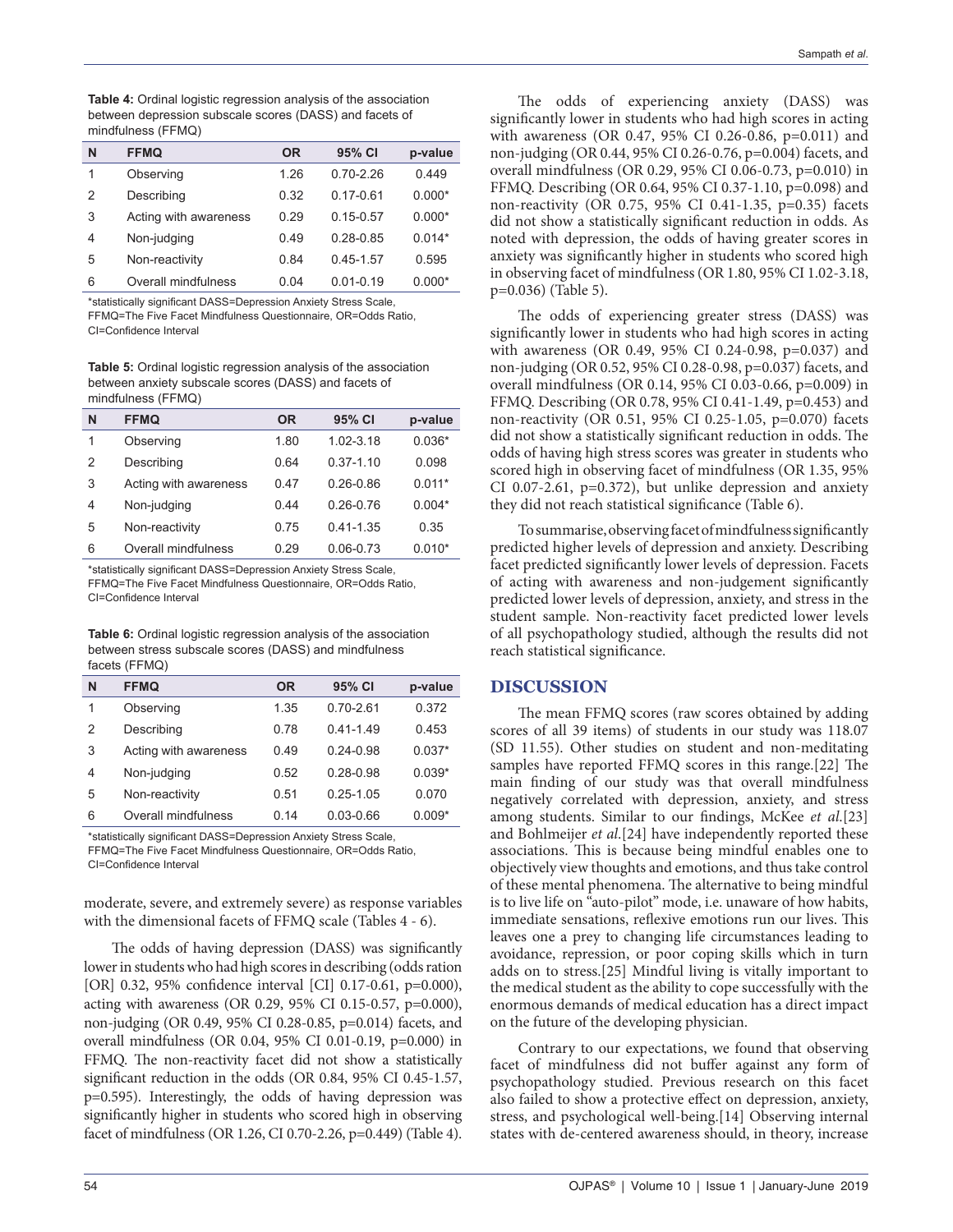the capacity to be less attached to negative thoughts, thereby protecting against anxiety.[26,27] One plausible explanation for this finding could be that our sample had low levels of observing coupled with low levels of non-reactivity (Table 1). To elaborate, observing could be counterproductive in the face of low non-reactivity, as it no longer allows for a distanced view of internal states, but rather heightens the cognitive and emotional reaction to distress. This could also explain why non-reactivity facet, which was the lowest at baseline, could not significantly predict any psychopathology examined.

Students who had problems describing internal mental states in our study experienced more depressive symptoms. The inability to describe emotions and feelings (low describing facet), a central problem in alexithymia, leads to externalising these states to significant others, events, or objects, thus preventing exploration of negative states and healing within.[28] Being mindful encourages one to describe internal states without bias leading to greater levels of metacognition and emotional intelligence, thereby serving to buffer negative affective states.[12]

The non-judgemental attitude seemed to emerge as an important facet of mindfulness in our results as it negatively correlated with all forms of psychopathology studied. Previous research has shown that higher non-judging to be related to lower levels of depression, anxiety, and stress.[12,14,29] The relationship between non-judging and depression is consistent with well-validated theories of depression in which self-criticism and negative cognition are hallmarks of the disorder.[30] This ability to refrain from judging one's own cognitions, emotions, and bodily sensations have been shown to buffer the effects of neuroticism, thought suppression, and experiential avoidance, all of which form the core of anxiety disorders and stress.[28]

Acting with awareness also emerged as an important facet of mindfulness in our study as it significantly predicted all three forms of psychopathology studied. Cash and Whittingham[14] postulated that the ability to maintain awareness of ongoing activities would help the person to stay in touch with contextual cues and readily available sources of positive reinforcement in the environment; thus, keeping depressive symptoms at bay.

The non-reactivity facet of mindfulness was negatively associated with depression, anxiety, and stress levels of students, though it did not reach statistical significance. Non-reactivity has been inconsistently related to depressive symptoms, with some studies showing no relationship,[14,31] while others showing either no association[30] or opposite results.[24,32] This discrepancy could be explained by the fact that our sample had the lowest level of non-reactivity compared to the other facets of mindfulness (Table 1).

#### **Strengths and limitations**

The strengths of this study lie in assessing mindfulness in the medical profession, especially among students. Our finding that enhanced levels of mindfulness are associated with psychological well-being and lower levels of psychopathology is relevant in the present scenario where medical professionals are working in increasingly stressful situations.

The cross-sectional study design is a limitation as it prevents any directional inference to be made. We can only infer that mindfulness is associated with (not caused) psychological well-being. As the main objective of the study was to investigate the association of mindfulness on psychological well-being, sociocultural factors were not studied (religion, economic status, etc.). However, these factors could have enriched our understanding of cultural influences on mindfulness.

#### **Conclusion**

The stressful experiences of medical education negatively impact on the psychological well-being of students. Levels of depression, anxiety, and stress are high in medical school which impairs their optimal performance of future doctors. In this context, mindfulness, a qualitative dimension of conscious awareness, a naturally occurring trait, has been shown to buffer the adverse effects of stress and positively correlated with well-being and quality of life. Overall mindfulness and its facets like describing, acting with awareness, and nonjudgement need to be cultivated formally by integrating them in the medical curriculum as mindfulness-based meditations, life skills training, and cognitive behaviour therapy aimed at preventing psychopathology and promoting mental health.

## **REFERENCES**

- 1. Wilber K. Integral psychology: consciousness, spirit, psychology, therapy. Boston, MA: Shambhala Publications; 2000.
- 2. Mace C. Mindfulness and mental health: therapy, theory and science. Routledge; 2007.
- 3. Allen NB, Chambers R, Knight W; Melbourne Academic Mindfulness Interest Group. Mindfulness-based psychotherapies: a review of conceptual foundations, empirical evidence and practical considerations. Aust N Z J Psychiatry. 2006;40:285-94.
- 4. Baer RA. Mindfulness training as a clinical intervention: a conceptual and empirical review. Clin Psychol. 2003;10:125-43.
- 5. Chiesa A, Serretti A. Mindfulness-based interventions for chronic pain: a systematic review of the evidence. J Altern Complement Med. 2011;17:83-93.
- 6. Gu J, Strauss C, Bond R, Cavanagh K. How do mindfulnessbased cognitive therapy and mindfulness-based stress reduction improve mental health and wellbeing? A systematic review and meta-analysis of mediation studies. Clin Psychol Rev. 2015;37:1-12.
- 7. Wupperman P, Neumann CS, Whitman JB, Axelrod SR. The role of mindfulness in borderline personality disorder features. J Nerv Ment Dis. 2009;197:766-71.
- 8. Hayes SC, Strosahl KD, Wilson KG. Acceptance and commitment therapy: an experiential approach to behavior change. New York: Guilford Press; 1999.
- 9. Gotink RA, Chu P, Busschbach JJ, Benson H, Fricchione GL, Hunink MG. Standardised mindfulness-based interventions in healthcare: an overview of systematic reviews and metaanalyses of RCTs. PLoS One. 2015;10:e0124344.
- 10. Kabat-Zinn J. Full catastrophe living (revised edition): using the wisdom of your body and mind to face stress, pain, and illness. Random House Publishing Group; 2013.
- 11. Brown KW, Ryan RM. The benefits of being present: mindfulness and its role in psychological well-being. J Pers Soc Psychol. 2003;84:822-48.
- 12. Baer RA, Smith GT, Hopkins J, Krietemeyer J, Toney L. Using self-report assessment methods to explore facets of mindfulness. Assessment. 2006;13:27-45.
- 13. Baer RA, Smith GT, Lykins E, Button D, Krietemeyer J, Sauer S, *et al*. Construct validity of the five facet mindfulness questionnaire in meditating and nonmeditating samples. Assessment. 2008;15:329-42.
- 14. Cash M, Whittingham K. What facets of mindfulness contribute